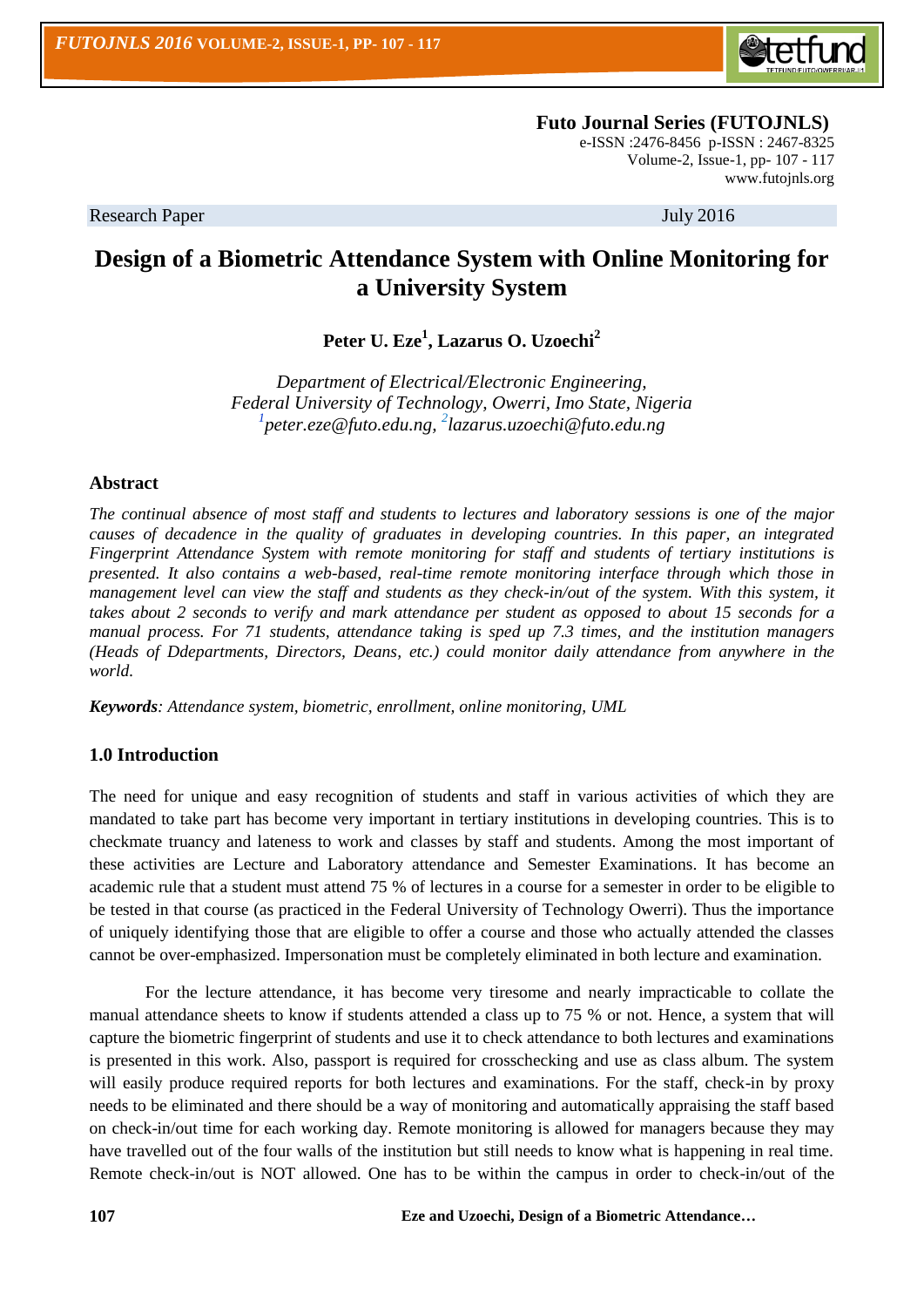system. However, remote monitoring is allowed for personnel in the management level. Biometrics ensures physical presence unlike password and card security systems which are transferable.

The work done by (Shoewu & Idowu, 2012) is comprehensive and it used fingerprint to take attendance in class. Also, the recommendation they made is highly commendable in terms of packaging for easy use and mobility. However, nothing was done about the examination aspect in terms of ensuring it is the particular person that attended the lectures that actually sat for the examination. Besides, no mention was made of the lecturer handling the course.

Rishabh & Prashant (2011) were more detailed in their design and analysis of student biometric attendance system. Their project was developed using MATLAB instead of C# as in (Shoewu & Idowu, 2012). They went further to explain how fingerprint identification works and how the data stored in the database will relate to each other.

In (Mohd, 2009) RFID was used to design class attendance system. In their proposed system, an active RFID reader was used to automatically trigger a tag on the student and the contained information then verified from a database of student information. Advantage of this system is its portability. However, the students will be required to carry tags around. This they may forget and thus marked absent from lecture attended. This is worse if the student forgets the tag during an examination. Another shortcoming of this approach is that it used Visual Basic 6.0, which Microsoft was no longer supporting even at the time and also they used Microsoft Access database, which is not an enterprise based database and may not support much simultaneous access and it does not manage concurrent access efficiently.

A web-based attendance and leave management system was designed by (Gapar & Johar, 2010). It did well in terms of time tracking and proof of attendance. However, it used smart card for attendance checking. This guarantees authorization but not authentication. Such cards are transferable and there is no way to ensure that no one person uses two cards. He recognized this by recommending Fingerprint and iris scan in future work.

Online students' attendance monitoring system using RFID was proposed by (Patel, Patel & Gajjar, 2012). They stressed the fact that there are certain things that students can learn only when they are together in a classroom. Examples of such are tolerance, team work, character building and making friends. However, they suggested the use of ID card affixed with RFID tag. Hence, when a student or staff forgets his ID card they will not be recognized as having attended class or work.

A number of researchers have worked on student attendance system using various biometric technologies such as Fingerprint, Iris and face recognition. Some used RFID system together with one of the biometric methods. However, all of those reviewed were limited to only lecture attendance by students. None included that of the Lecturer and signing-in and signing-out for both students and lecturers (invigilators) during examinations and on remote monitoring. This work is aimed at achieving this by designing a biometric attendance system with online monitoring capability for a university system.

## 1.1 The Unified Modelling Language (UML)

UML is a standard language for specifying, visualizing, constructing and documenting the components of a software system. UML 1.0 was released on the 13th of January, 1997 (Robert, 2014). UML is a link between the software system model and the actual code that implements the software model. Unlike the flowchart, data flow diagram and pseudocodes, UML models are pictorial tools that can be used to generate code in various Object-Oriented Programming (OOP) languages using the UML diagrams. UML aligns with the object-oriented paradigm in that it has a direct relationship with object-oriented design and analysis.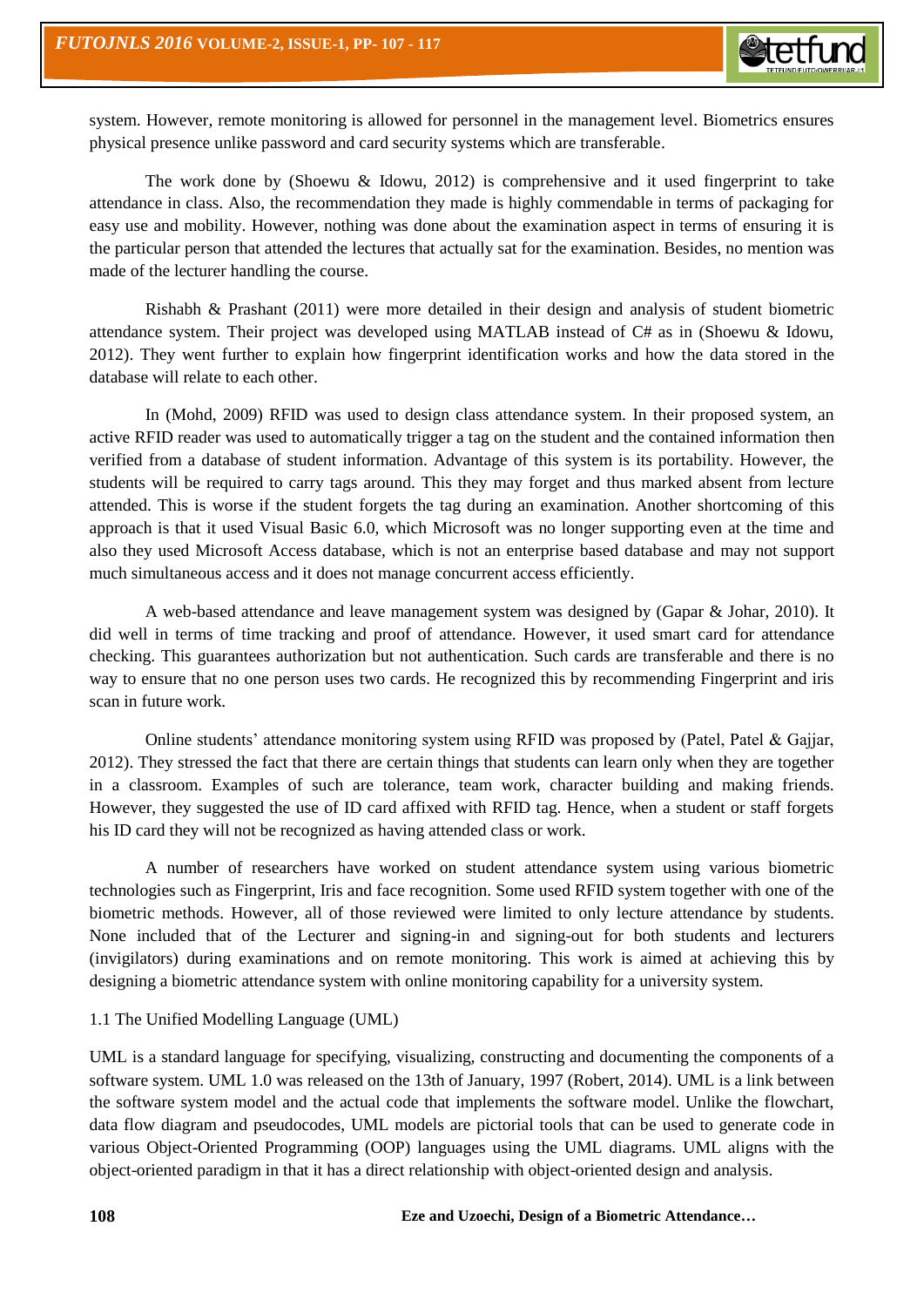

UML has come to replace flowcharts, which definitely do not relate to Object-oriented programming. Flowcharts do not show the relationship between objects and the relationship between data in objects. In OOP, an object contains the data and the methods (functions and procedures) that process the data. All the OOP concepts such as data hiding (encapsulation), abstraction, polymorphism, and inheritance can all be represented using UML.

Though there are various processes involved in UML modelling, the most important process is the final process which leads to the production of the various UML diagrams. These UML diagrams include: Class, Object, Use Case, Sequence, Collaboration, Activity State Chart, Deployment and Compoent diagrams. In this paper, we are going to use only the class and Use Case diagrams for modelling the biometric-based attendance system. The class diagram is used to describe the various objects that make up the system. A class diagram is made of class name, class attributes (data) and the class operations (methods). The structure of a class diagram is shown in Fig.1.

The use-case diagram is very important UML diagram that connects and summarizes all the other diagrams. It defines the different perspectives of a system by combining system design, implementation, process flow and system deployment. Use-case is used to define the high level functionalities of a system.



Figure 1. The structure of a class diagram

# **2.0 Materials and Method**

The proposed system is made up of the *data capture system* (enrollment system), the *check-in/check-out system* (Identification and Verification system) and the *web-based reporting and monitoring system*. It provides a user-friendly interface for Fingerprint enrollment and verification. The database design provides the data elements expected in the data capture phase. However, the most important ones are fingerprints, passport photo, Staff/Student Identification Number and type of user.

After initial registration which takes place by students and staff enrolling their ten (10) fingerprints, passports and other bio-data into the system, the data provided can be used as a digital class album, lecture attendance list, exam sign-in/sign-out, accreditation during elections and report generator for both student and staff use.

The system will generate a report concerning the percentage attendance of students to courses at the end of the semester. It will also help to compare the attendance to the lecture and the people who actually took the exam. Furthermore, it will help enable the invigilators for any exam to be tracked and also checkmate lecturers that gave their lectures during the semester. All these are present in the web interface,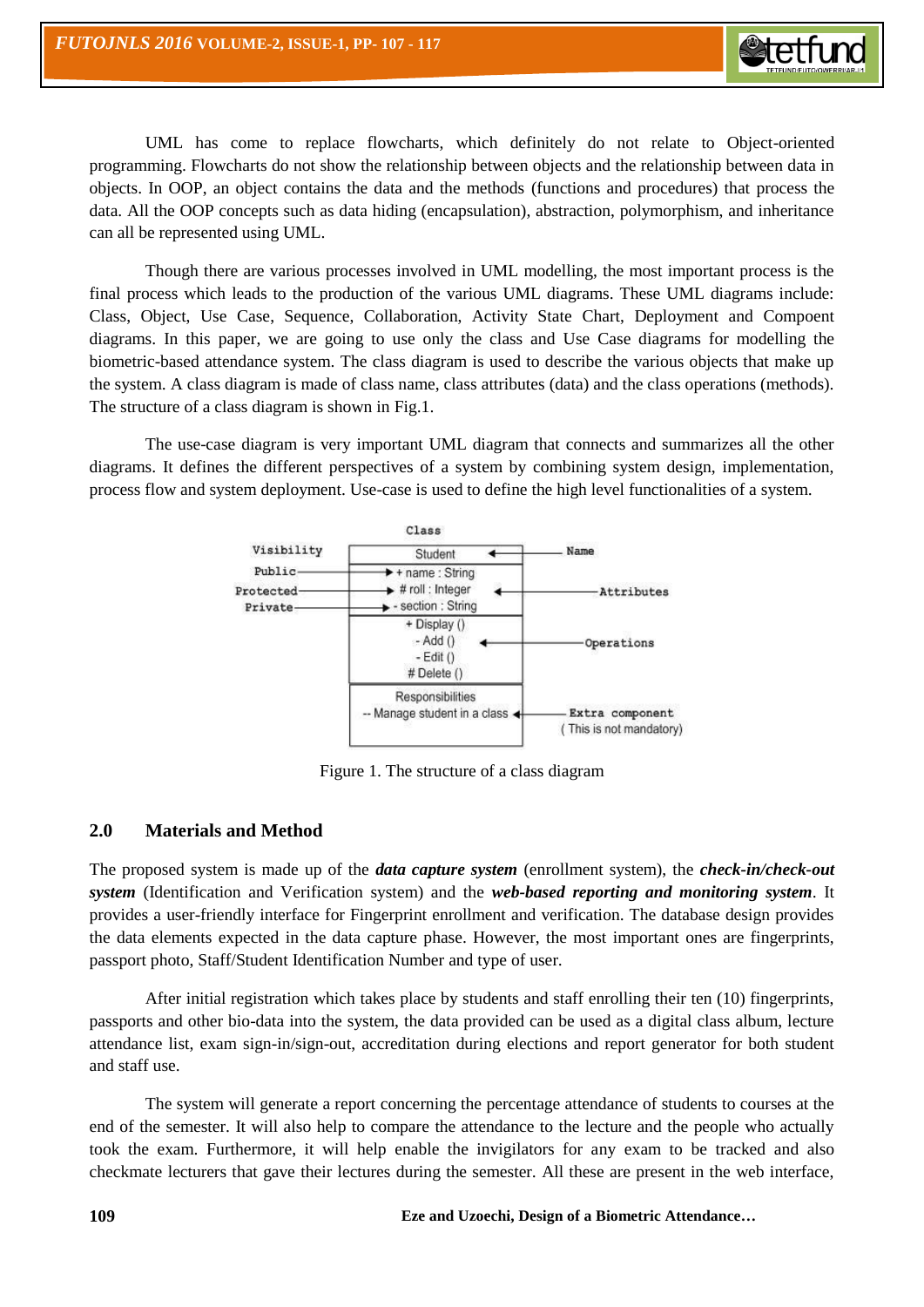

which is also used to display information about the check-in and check-out as they occur inside the tertiary institution. The web-based monitoring system runs over a network, which is preferably a Virtual Private Network (VPN). This is because only authorized staff needs a secure access to the reporting and monitoring interface over the World Wide Web.

Unlike the type of network proposed by (Gapar & Johar, 2010) we need both LAN and WAN connection but the WAN should be a VPN. The web-based monitoring and desktop-based capture system uses the same database source. Hence, the database must be accessible over the network in use.

## 2.1 Software Design Methodology

As stated in Section II, the design method chosen is the use of the Class and Use case UML diagrams to model the software system.

#### 2.2 Class Diagrams

Figure 2 is the program flowchart for the attendance and remote monitoring system. The software was designed and developed using VB.Net, ASP.Net and MS-SQL express programming languages. VB.Net is simple as it is just an Object-Oriented version of the simple BASIC language used since the origin of computers. MS-SQL Server is also an enterprise database that can handle bulky data like binary data for fingerprint and passports of staff and students.

#### **Table 1: Selected Study Areas in Ifedore Local Government Area**

| <b>Population density</b> | Name of village | No. of questionnaire | No. of questionnaire |
|---------------------------|-----------------|----------------------|----------------------|
|                           |                 | distributed          | retrieved            |
|                           | Igbara-oke      | 366                  | 320                  |
| High density              | Ilara-mokin     | <b>200</b>           | 171                  |
|                           | Ijare           | 162                  | 138                  |
|                           | Isarun          | 110                  | 95                   |
| Medium density            | Ibule-soro      | 72                   | 55                   |
|                           | Ipogun          | 61                   | 50                   |
| Low density               | Irese           | 33                   | 24                   |
| TOTAL                     |                 | 1004                 | 853                  |

#### **Table 2: Enrol Fingers**

| <b>Enrol Fingers</b>       |
|----------------------------|
| UserID: String             |
| FullName:String            |
| rightThumb: Byte           |
| rightIndex: Byte           |
| rightMiddle: Byte          |
| rightRing:Byte             |
| rightPink: Byte            |
| leftThumb:Byte             |
| leftIndex: Byte            |
| leftRing: Byte             |
| leftPink: Byte             |
| isReaderConnected()        |
| captureFingerPrint()       |
| storeFingerprintTemplate() |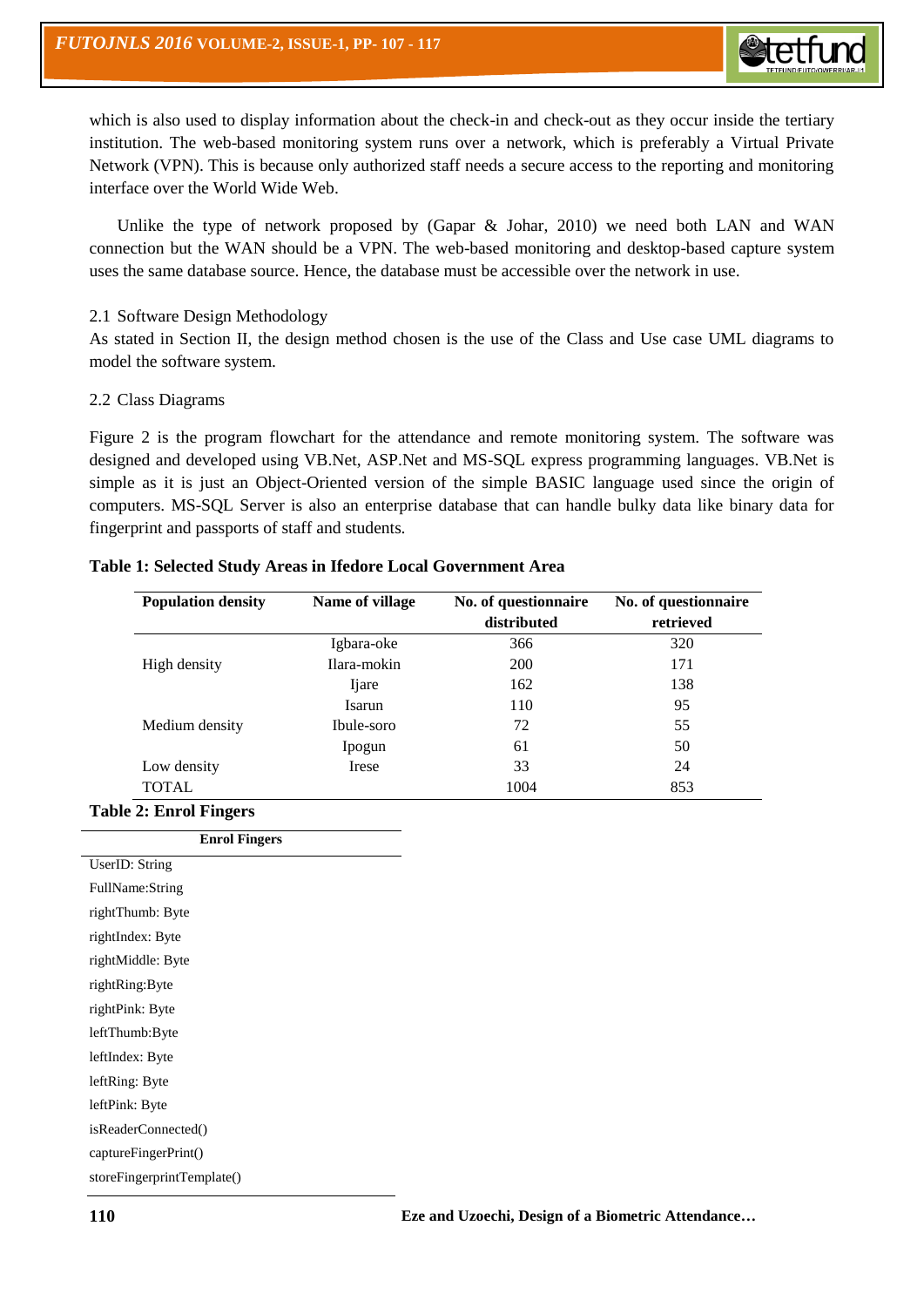



Figure 2. Flow chart for the integrated fingerprint attendance system

The major functionality of the attendance system is contained in the **Activities** menu. The enrollment by provision of fingerprint data and other bio-data is done here. Also the Check-in and Check-out into and from both Lectures and examinations are done here. The **File** menu enables one to view various reports based on number of enrollments, attendance to lecture for a given course in a given session and the number of students that actually sat for an exam in a course in a given session. Percentage attendance for each student in a course for a session is also obtained here. The **Settings** menu is used to configure default parameters for the entire software system and for the current course for which lecture or examination is being held. These settings are configured by a staff but only after biometric verification by the verification module. The **Help** menu teaches how to use the software and gives the version of the software and contact for support.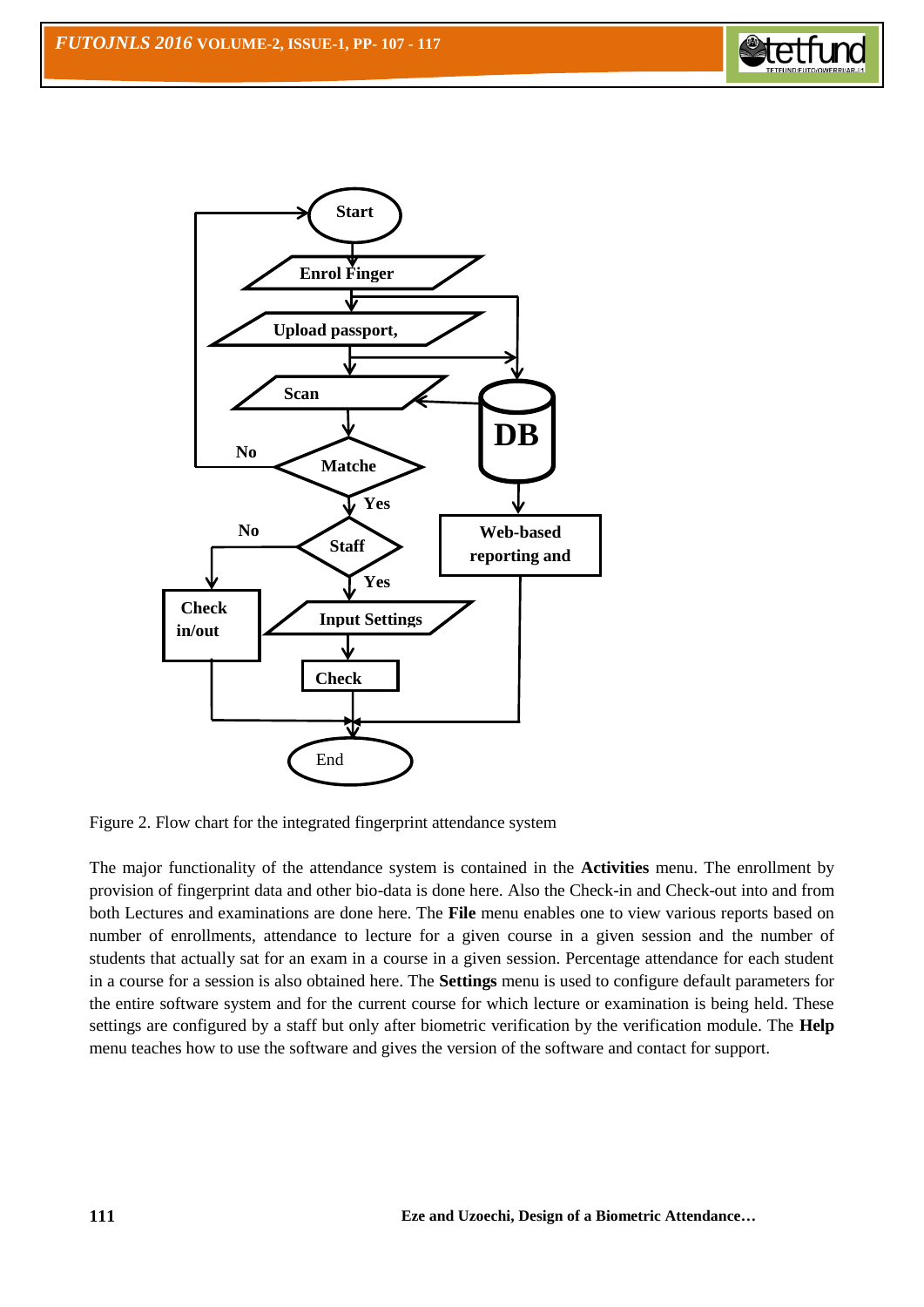



*Figure 3: Attendance system menu hierarchy*

The entire system requires data persistence in order to perform future activities and provides the required information when queried. Some of these information are those directly provided by users while others are intuitively generated by the software intelligence. The data input by the user are saved in various tables in the MS-SQL database using the table structures described in this section. Table 3 still contains useful data that defines the role that the given user will play in the scheme of the software functionality.

Table 4 keeps the most useful identifier for a particular user of the system. The final set of information required is the attendance to the classes/courses. Table 4 is the *Attendance list data* which collects information for both attendances to exams and lectures.

| Data            | <b>TYPE</b> | <b>Constraint</b> |
|-----------------|-------------|-------------------|
| Varchar         | 11          | Foreign Key       |
| Varbinary       | 5000        | Not Null          |
| Varchar         | 50          | Not Null          |
| Varchar         | 6           | Not Null          |
| Varchar         | 16          | Null              |
| Varchar         | 50          | Null              |
| Varchar         | 100         | Not Null          |
| Varchar         | 7           | Not Null          |
| <b>DateTime</b> |             | Not Null          |
|                 |             |                   |

**Table 3. User Role Data**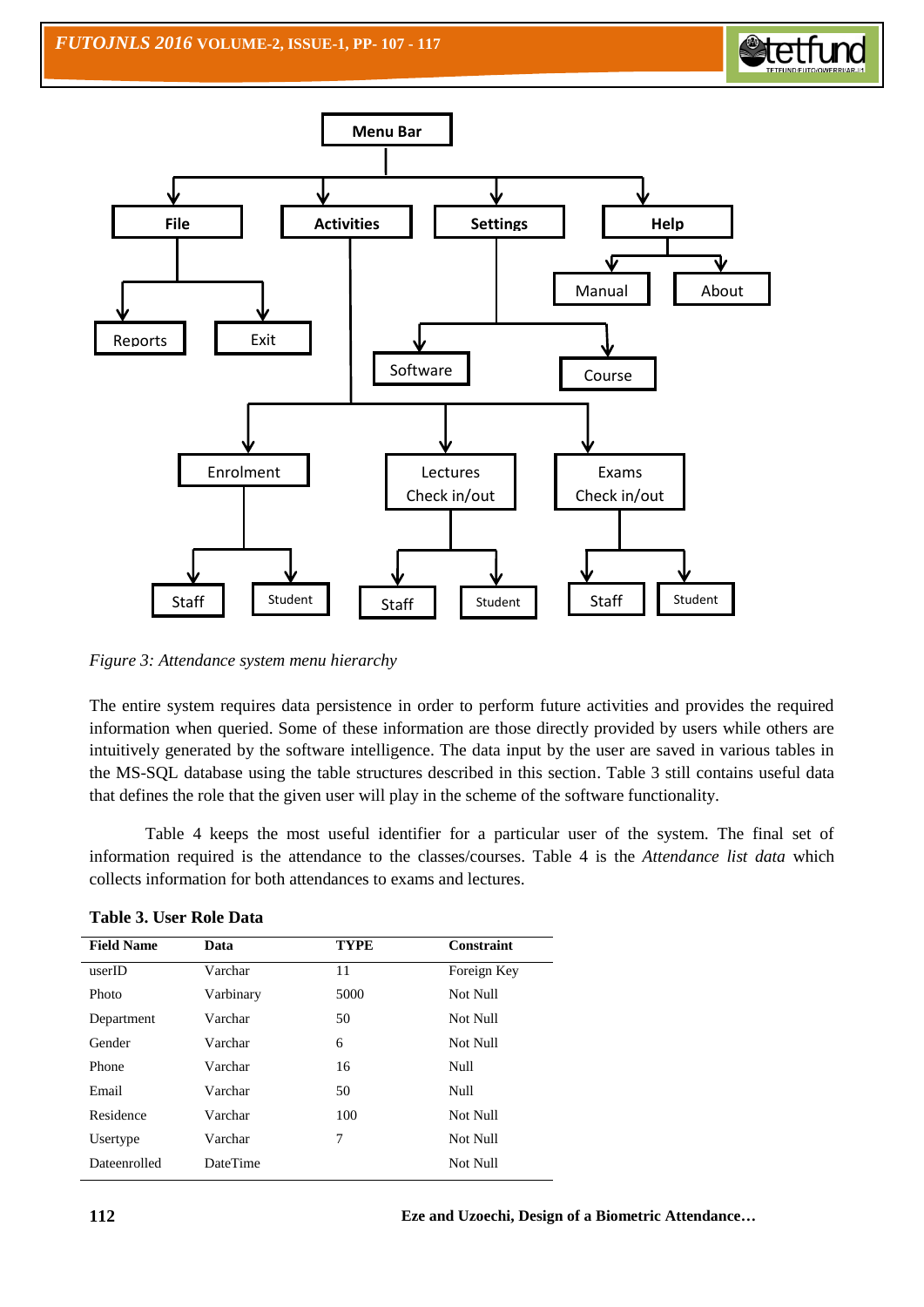

| <b>FieldName</b> | Data     | <b>Type</b> | <b>Constraint</b> |
|------------------|----------|-------------|-------------------|
| userID           | Varchar  | 11          | Foreign key       |
| Course code      | Varchar  | 7           | Not null          |
| Course title     | Varchar  | 50          | Null              |
| Semester         | Int      |             | Not null          |
| Session          | Varchar  | 9           | Not null          |
| Checkin          | datetime |             | Not null          |
| Checkout         | datetime |             | Not null          |
| Day              | Date     |             | Not null          |
| Attendance type  | Varchar  | 10          | Not null          |

## **Table 4. Attendance List Data**

## 2.3 Web Monitoring and Reporting System Design

The web monitoring and reporting application runs over a VPN network and has been referenced in the flow chart of Fig 2. However, in this subsection, we present a menu hierarchy of this output-based application. Figure 3 is the menu hierarchy for the proposed reporting system. An ordinary password login system was chosen because this job of monitoring and evaluating reports can be delegated. The real-time monitoring is for a specific staff or a particular department. The reporting is applicable to both students and staff. The actual information that is displayed when a menu is selected consists of tables and charts for comparison and evaluation reports. Thresholds (percentage) can be set to filter the students and staff presented in a given report.

## 2.4 Requirements For Implementation

Apart from the software requirements such as license for proprietary software, Microsoft SQL Server 2012 and Digital persona SDK authorization license that are needed for commercial roll-out, the following hardware are needed and are very necessary to complete the development and in-house deployment of the system:

- 1. A laptop system with a minimum of 1GB RAM and 160GB hard disk.
- 2. A digital persona U.are.U Fingerprint scanner (4000 or 4500 model).
- 3. Internet connection.
- 4. Database server.

These hardwares are needed only for development, testing and deployment of the system.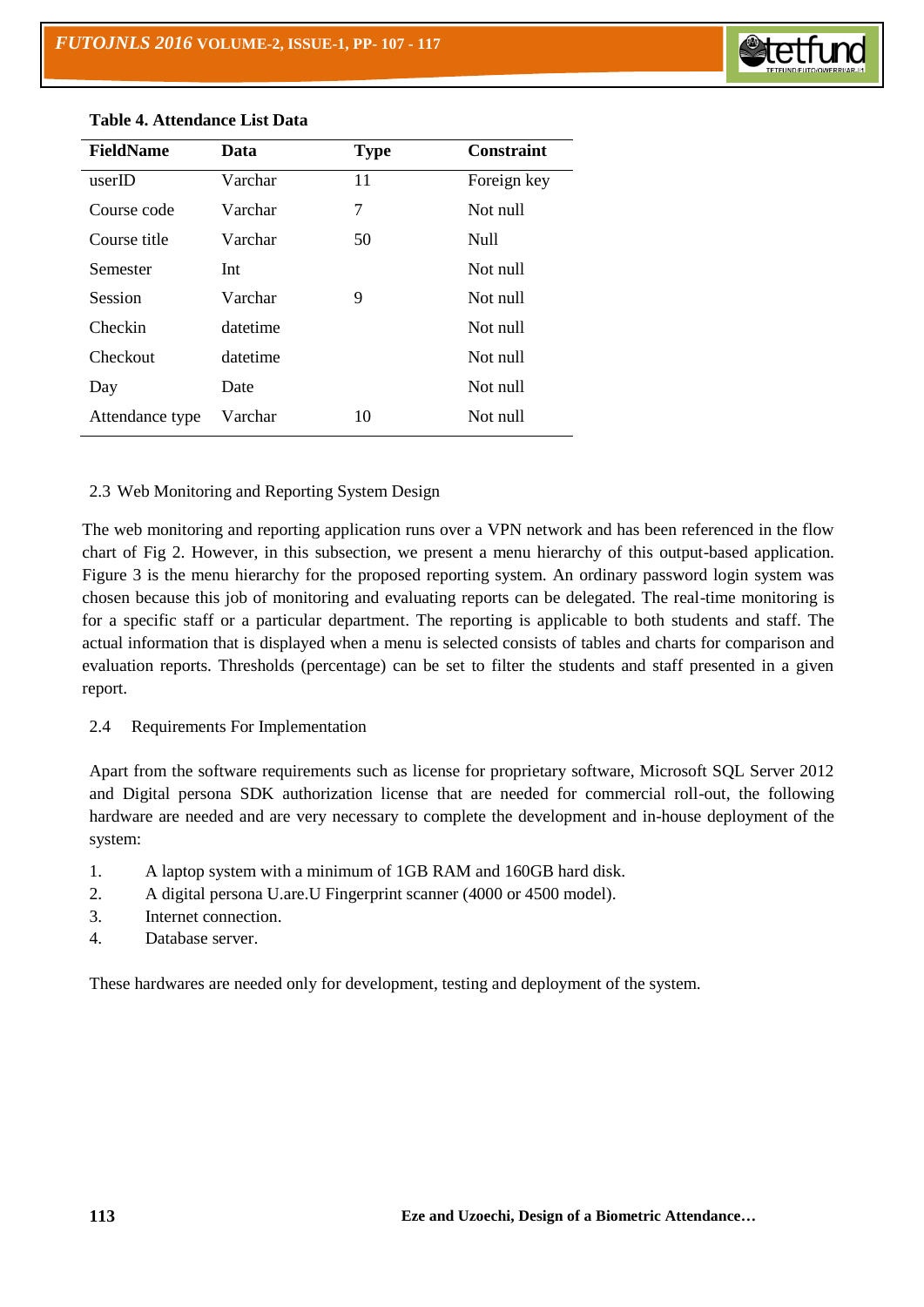



Figure 4. Menu hierarchy for the monitoring & reporting system

# **3.0 Results**

Figure 5 is an enrollment screen. You click on a finger in order to enroll. On successful enrollment, the particular finger turns green as shown in Fig. 6 (instead of grey as shown above).

| <b>Eile</b><br><b>Activities</b><br>Settings<br>Help<br><b>Basic Enrollment</b>                                                                                                                                                        |                                                 |                                           |
|----------------------------------------------------------------------------------------------------------------------------------------------------------------------------------------------------------------------------------------|-------------------------------------------------|-------------------------------------------|
| Unique Identifiers<br>New Matric Number<br>Matric No<br>New JAMB Number<br><b>JAMB REG No:</b>                                                                                                                                         | <b>Personal Information</b>                     |                                           |
| <b>Enroll a Fingerprint</b><br>You may enroll your fingerprints                                                                                                                                                                        | <b>Selected file</b><br>Surname:<br>Other names | Upload                                    |
| To enroll a fingerprint, click a finger on the hands below. It is recommended that you enroll your<br>index finger. Enrolled fingers are highlighted. You may also delete an enrolled fingerprint by<br>clicking a highlighted finger. | Sex<br><b>Department</b>                        | Select your gender<br>Select a department |
|                                                                                                                                                                                                                                        | Phone:<br><b>Email:</b>                         |                                           |
|                                                                                                                                                                                                                                        | Residence:                                      |                                           |
|                                                                                                                                                                                                                                        |                                                 | <b>Save Enrollment</b>                    |

Figure 5. Fingerprint enrollment system showing menus (File, Activities, Settings and Help).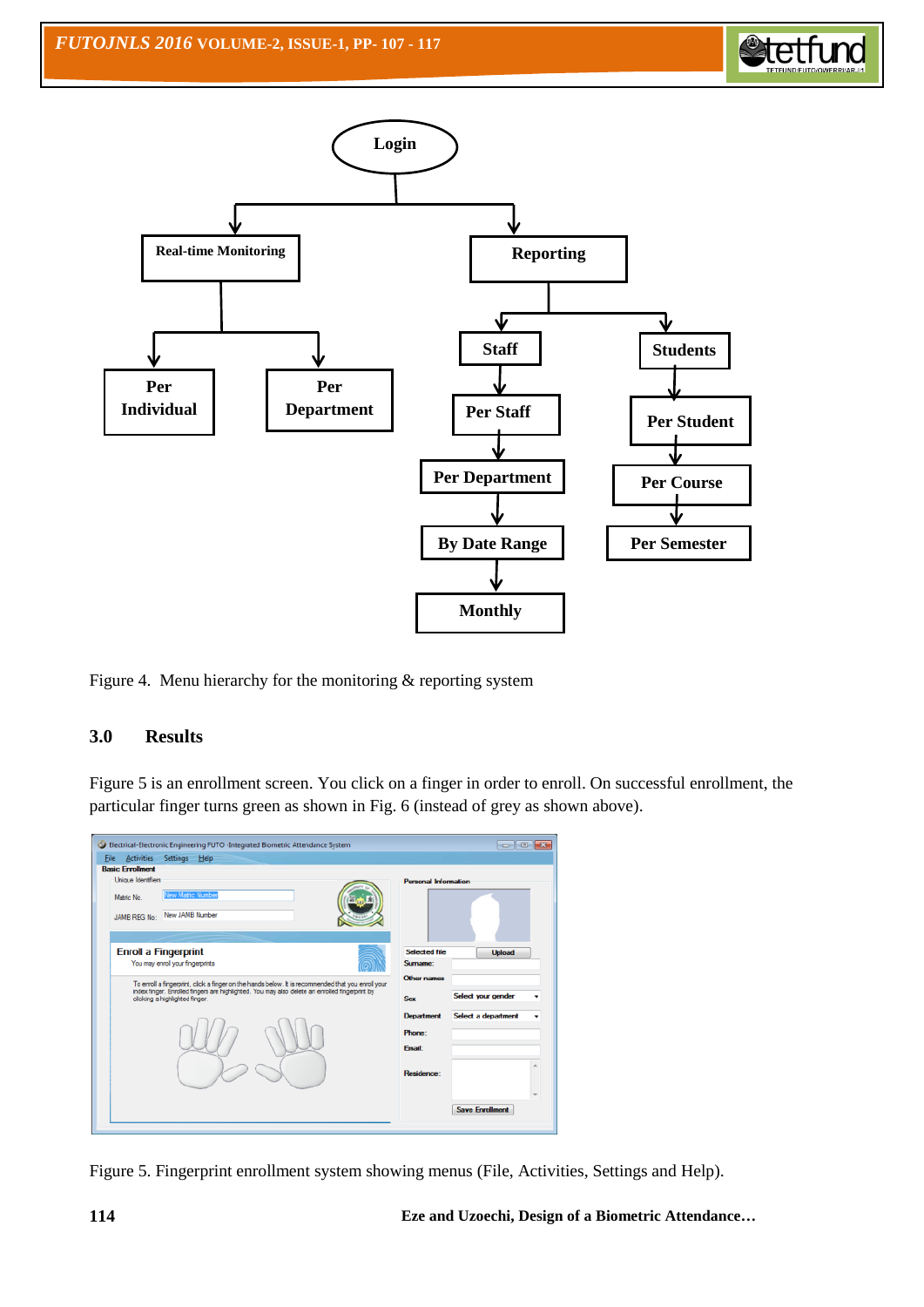

| <b>Fingerprint Registration Wizard</b>                                                                                                                                                                                                        |        |
|-----------------------------------------------------------------------------------------------------------------------------------------------------------------------------------------------------------------------------------------------|--------|
| <b>Register or Delete a Fingerprint</b><br>You may register your fingerprint or delete your registered fingerprints.                                                                                                                          |        |
| To register a fingerprint, click a finger.<br>We recommend that you first register one index finger, and then the other index finger.<br>To delete a registered fingerprint, click a green finger and then follow the on-screen instructions. |        |
| <b>O</b> Registration was successful<br>Your left thumb finger is now registered.                                                                                                                                                             |        |
| $<$ Back<br>New >                                                                                                                                                                                                                             | Cancel |

Figure 6. Successful fingerprint enrolment

Other biodata are then collected. In order to use the system as a class album as well, the file upload button was included to enable the software get the passport file and save it. On verification and authentication, the student's or lecturer's picture will appear to confirm the fingerprint. This is a double-check strategy.

Once you click on a finger to enroll, the software will check if a fingerprint scanner is connected. If none is connected, it will throw the exception shown in Fig. 7 and cancel the enrollment process. To correct this, check if there is proper connection of the scanner to the USB port or if the scanner driver was correctly installed.

| <b>Reader Disconnected</b>                    |  |
|-----------------------------------------------|--|
| Reader Disconnected. Scanning cannot continue |  |
| ΩK                                            |  |

Figure 7. The No scanner error.

Fig. 8 is the verification screen for any action requiring identification and verification of identity. You need to click on a particular finger that you would like to use for identification and verification. The ten fingers are not required for verification.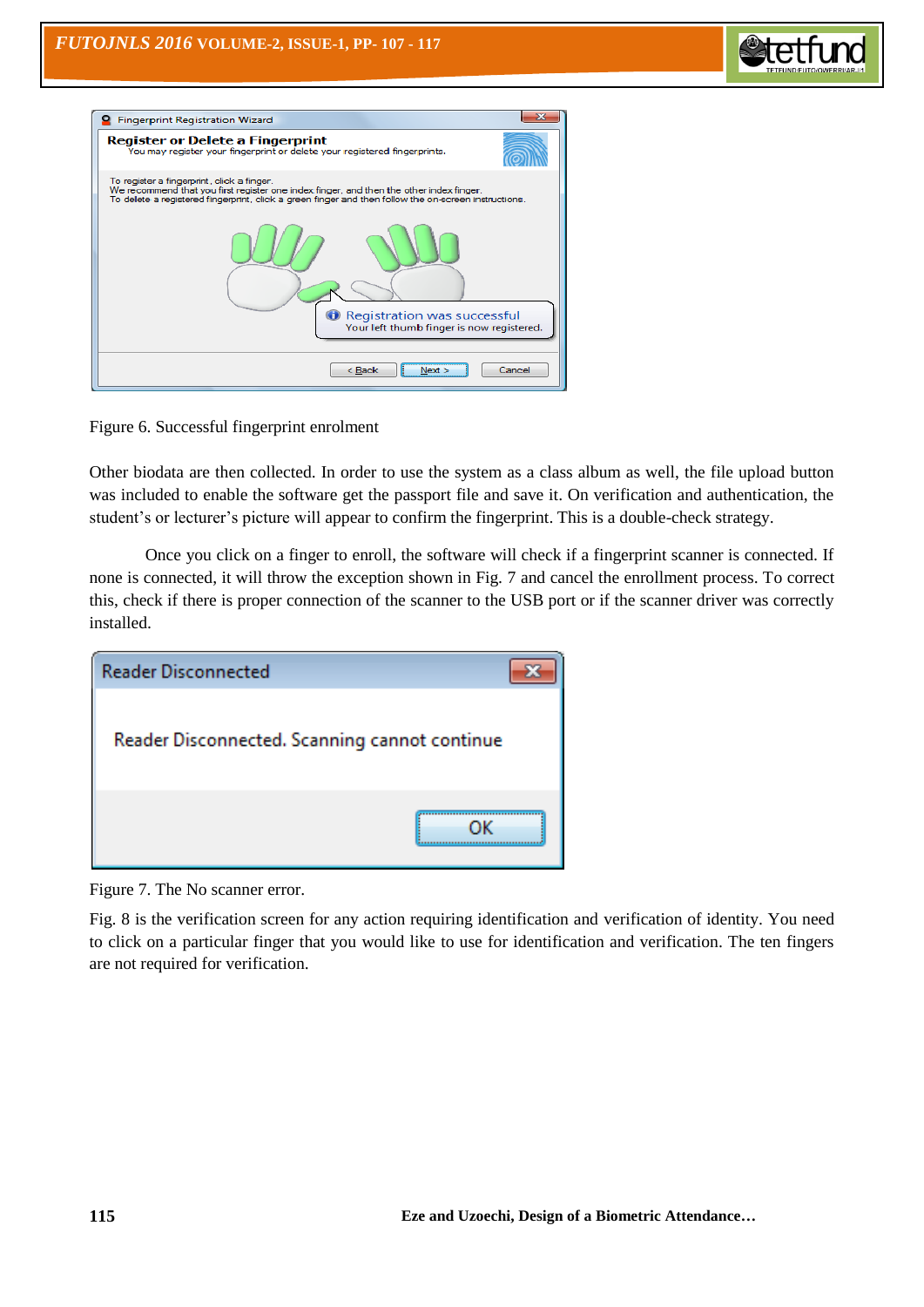

| # EEE FUTO - Sitegrated Giometric Attendance System<br><b>Attendance Ltd.</b><br>Course Code | studentExamAttendance                                         | <b>For the later</b> |
|----------------------------------------------------------------------------------------------|---------------------------------------------------------------|----------------------|
| Course Title<br>Semester<br>٠<br>Semion<br>Matric No./JAMB No.                               | Place your Left Middle Finger on the Scanner for Verification |                      |
| User Information<br>V Matric No.                                                             | <b>Click a Finger for Verification</b>                        |                      |
| $\overline{a}$<br>a<br>Enter<br>5<br>6<br>٠                                                  |                                                               |                      |
| $\overline{\mathbf{a}}$<br>e.<br>7<br>Coar<br>$\bullet$                                      |                                                               |                      |

Figure 8. Integrated check in and verification window for lectures and exams

Finally, Fig. 9 is the login screen for the web application used for monitoring and reporting. The screen is presented from the local host but should be hosted in an Internet Information System (IIS) server with internet access provided.

| Attendance Monitoring Sy x                                    |                                            |    |
|---------------------------------------------------------------|--------------------------------------------|----|
| C Diocalhost:49160/Default.aspx<br>$\leftarrow$ $\rightarrow$ |                                            | 52 |
|                                                               |                                            |    |
|                                                               |                                            |    |
|                                                               | <b>REMOTE ATTENDANCE MONITORING SYSTEM</b> |    |
|                                                               | Login Information                          |    |
|                                                               | Username                                   |    |
|                                                               | Password                                   |    |
|                                                               | Login                                      |    |
|                                                               |                                            |    |
|                                                               |                                            |    |
|                                                               |                                            |    |
|                                                               |                                            |    |
|                                                               |                                            |    |

Figure 9. Login screen for remote monitoring and reporting

The bulk of the time taken by the system is during enrollment into the system. It took 2 seconds to enroll each finger. Hence, 20 seconds for 10 fingers. The other bio-data took an average of 75 seconds to be keyed into the computer. As, it is not network-based, the write-time into the database is almost instantaneous. Hence, the enrollment process for a student or lecturer is 95 seconds. For the 71 students and 2 lecturers in the Electronics/Computer Engineering Option in the Department of Electrical/Electronic Engineering at FUT, Owerri, used to test the system, it took  $73 * 95 = 6935$  sec = 115.58 mins = 1 hour 56 minutes.

One might be scared of such an enrollment time but the advantage comes while using the system for both lecture and examination check-in/out. With the same students and lecturers, and using Digital Persona U.are.U 4500 model, it took just 2 seconds to verify the identity of a user and display other bio-data on the computer screen. This totals to  $73*2 = 146 \text{ sec} = 2$  minutes 26 seconds. In the paper-based attendance and verification system, far more time is wasted. For average fast writers, it took 15 seconds to write serial number, full name, and matriculation number and sign their signature. When calculated for 71 students, this gives  $71*15 = 1065$  sec = 17.75 minutes. This is 7.3 times more than the automated process. Hence, with this, the time spent during enrollment is recovered over time. For examination purposes, the extra time spent by supervisors in arranging students in alphabetical order for easy comparison with class list and class album is also eliminated.